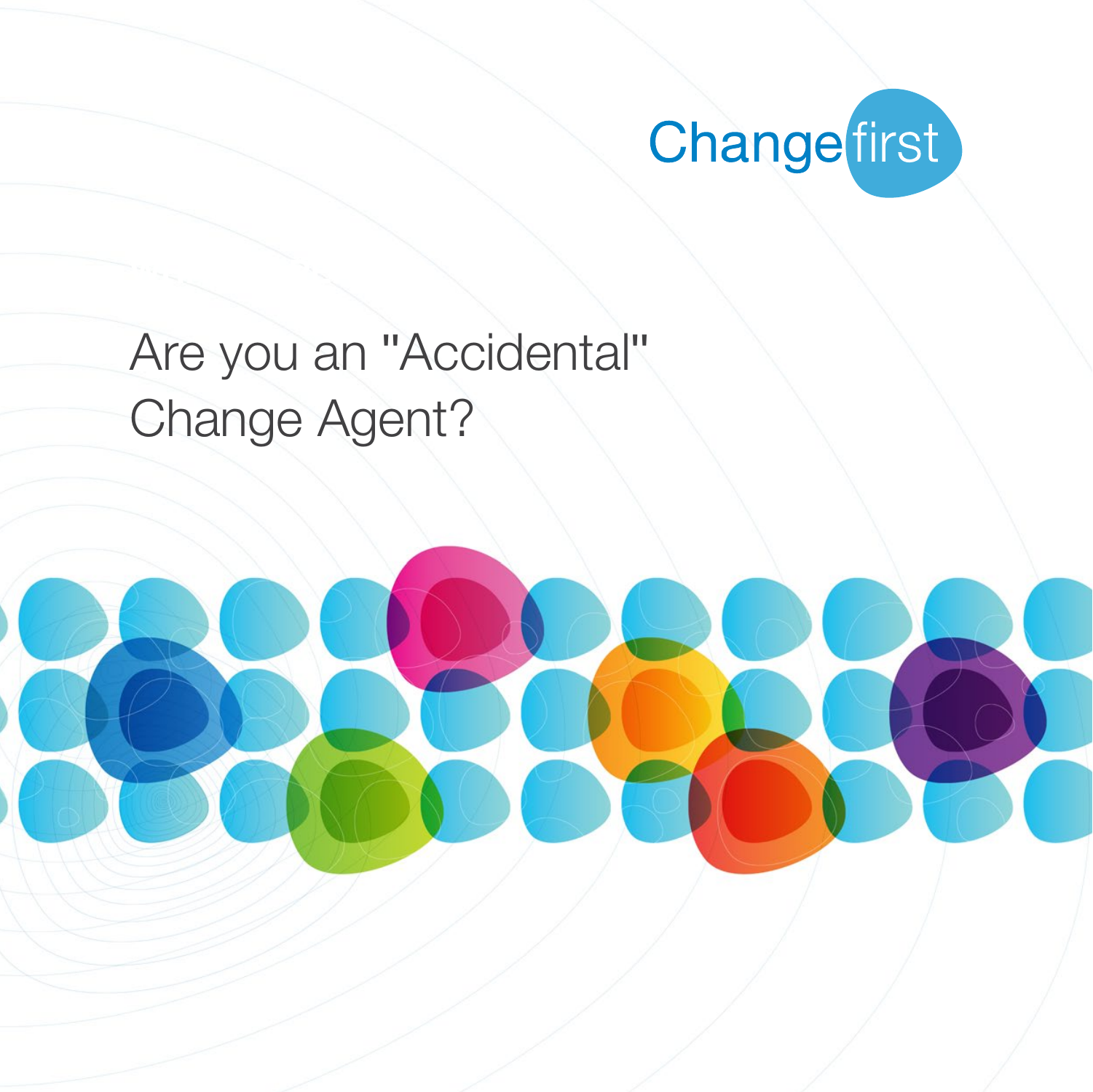Are you an "Accidental" Change Agent?

*Practical thinking Coaching Mentoring Convincing*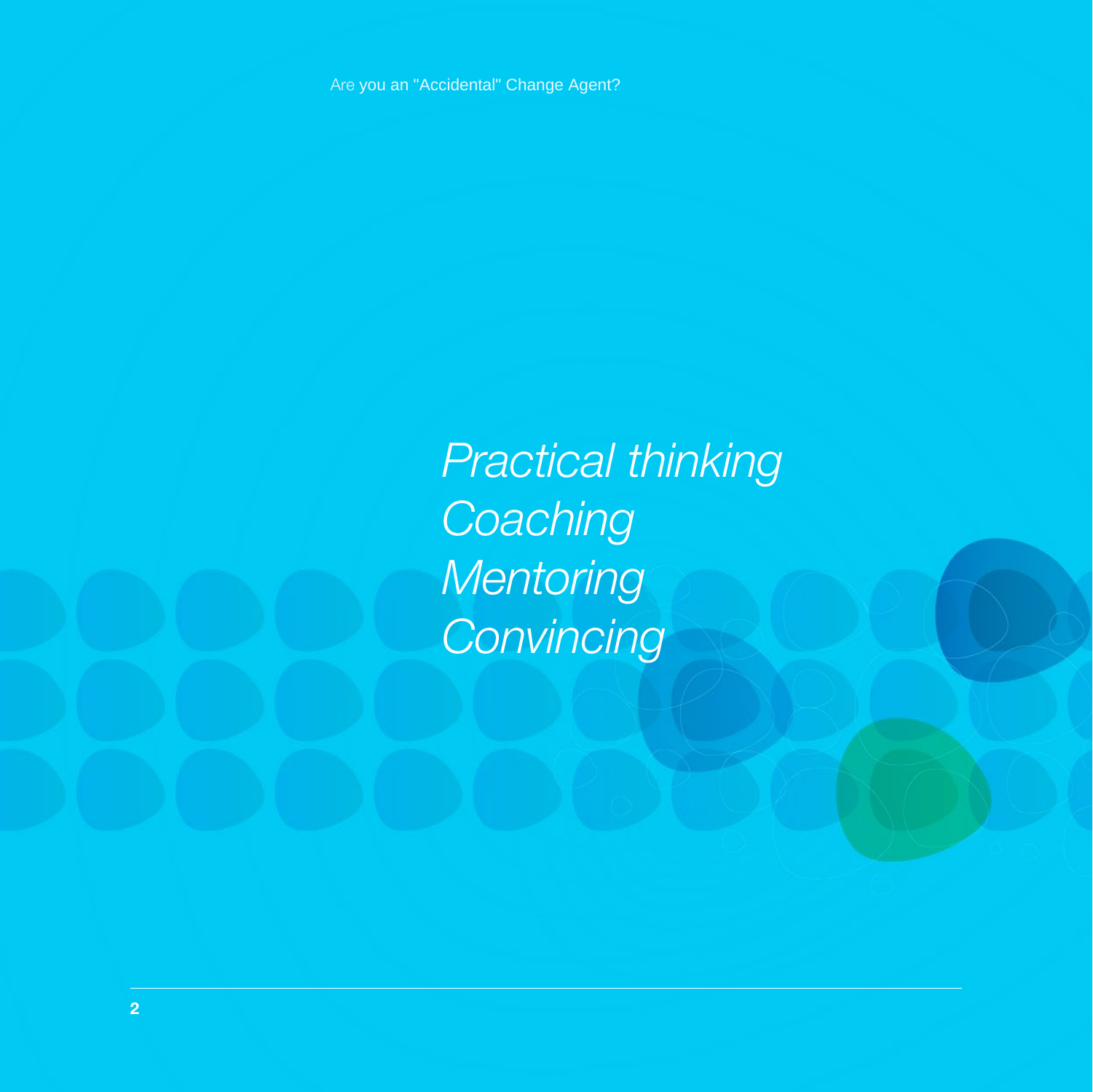# **Contents**

| The "Accidental" Change Agent                                          |    |
|------------------------------------------------------------------------|----|
| What does the typical job description<br>for a Change Agent look like? |    |
|                                                                        |    |
| The Changefirst Community's response                                   |    |
| Strong validation of full time roles, formal training,                 |    |
| use of methodology and experience                                      | 15 |
| Key Challenges Change Agents face                                      | 17 |
| Conclusion                                                             | 23 |
| What does this mean for you and your organisation?                     | 24 |

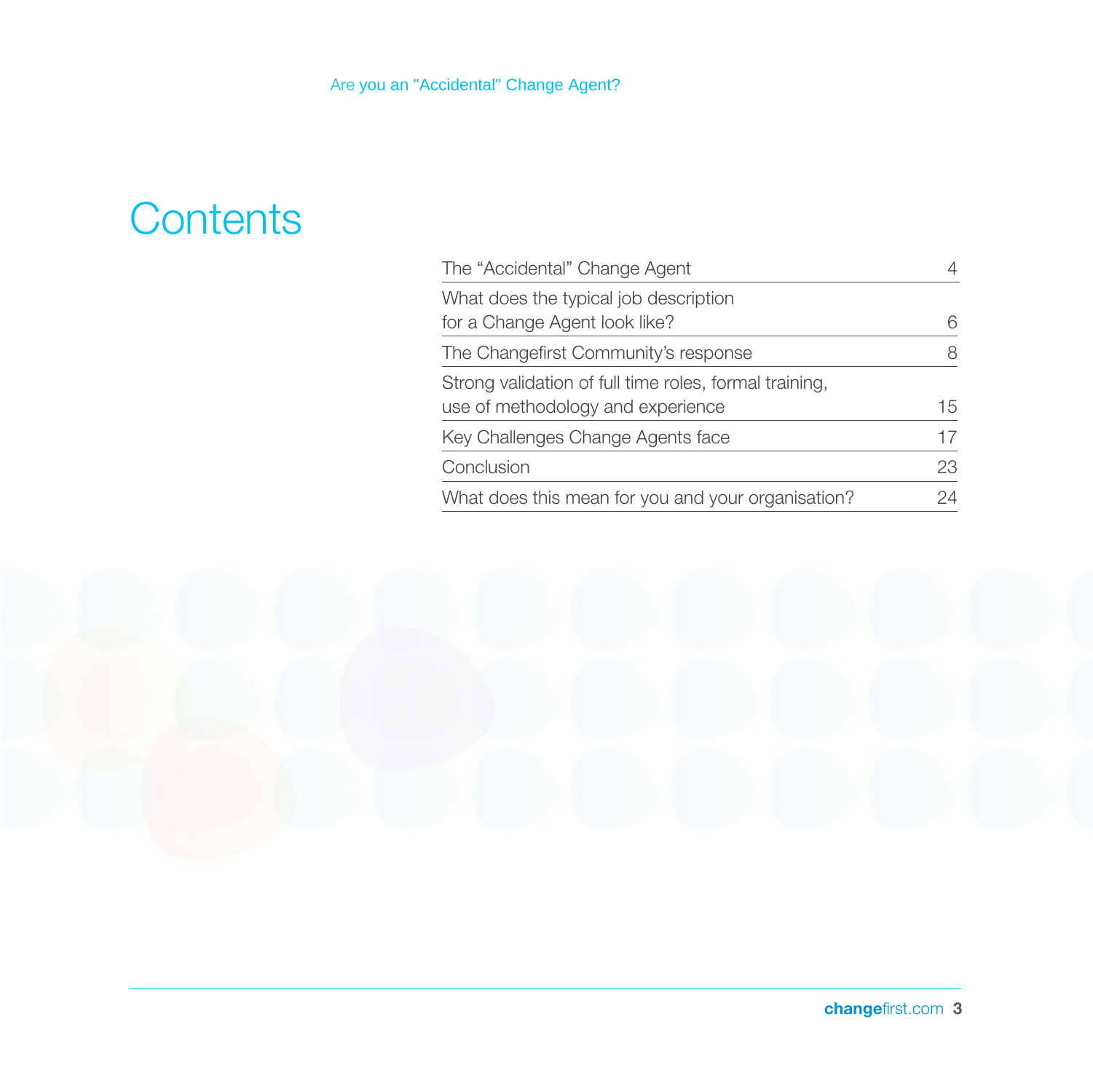## The "Accidental" Change Agent

*We find that people often enter the change community "accidentally"* The inspiration of this white paper came from Changefirst's founder, David Miller, when he was reflecting on how he became a Change Agent more accidentally than on purpose. We think this mirrors the experience of many other Change Agents and wanted to explore the role in more detail.

In his first book "Successful Chang" David describes his experience of becoming a Change Agent.

In the early 1980's whilst David was working for a large, global US company he was sent to California to work on a large transformation project where the brief was to work on creating new processes and build self-directed teams that were designed to streamline the management structure and improve decision-making. The company itself had huge



challenges including issues with profitability and David made the trip with very much a technical mindset and the idea that process redesign and some sound HR techniques would solve the issues.

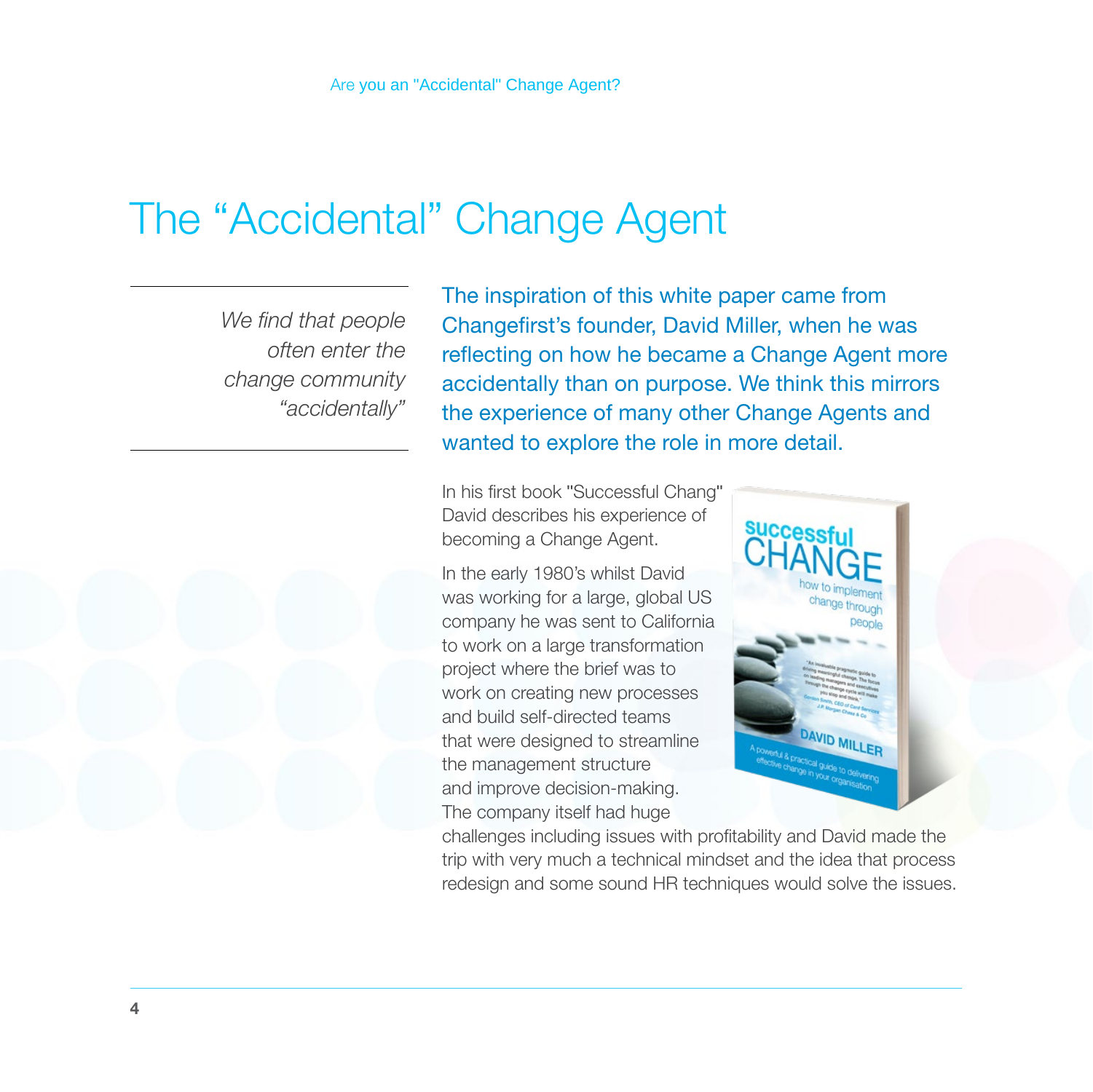What David found was a much more complex situation than he could have imagined including:

- The CEO clearly thought that David should be single-handedly creating change
- David's peers thought that he should publicly challenge the CEO on both the pace and depth of change
- There was a group of middle managers, who hated the idea of self-directed teams
- This created a highly volatile mix of uncertainty, ambiguity, internal politics and power struggles

It meant that far from solely re-designing processes David was effectively forced into the role of a Change Agent, and he has been working in the area ever since. It was an "accidental" career choice that we find is not uncommon within the change community.

Thirty years on, David continues to encounter the scenario above as he works with clients across the globe and it's more or less what made us put pen to paper on the subject.

David Miller's second book, "Enterprise Change Management", How to Prepare Your Organization for Continuous Change" is co-written by Audra Proctor, Board Member and Director at Changefirst and is currently available for pre-order with a release date of 3rd April.

Readers can save 20% using the discount code HRECMEBR from www.koganpage.com.

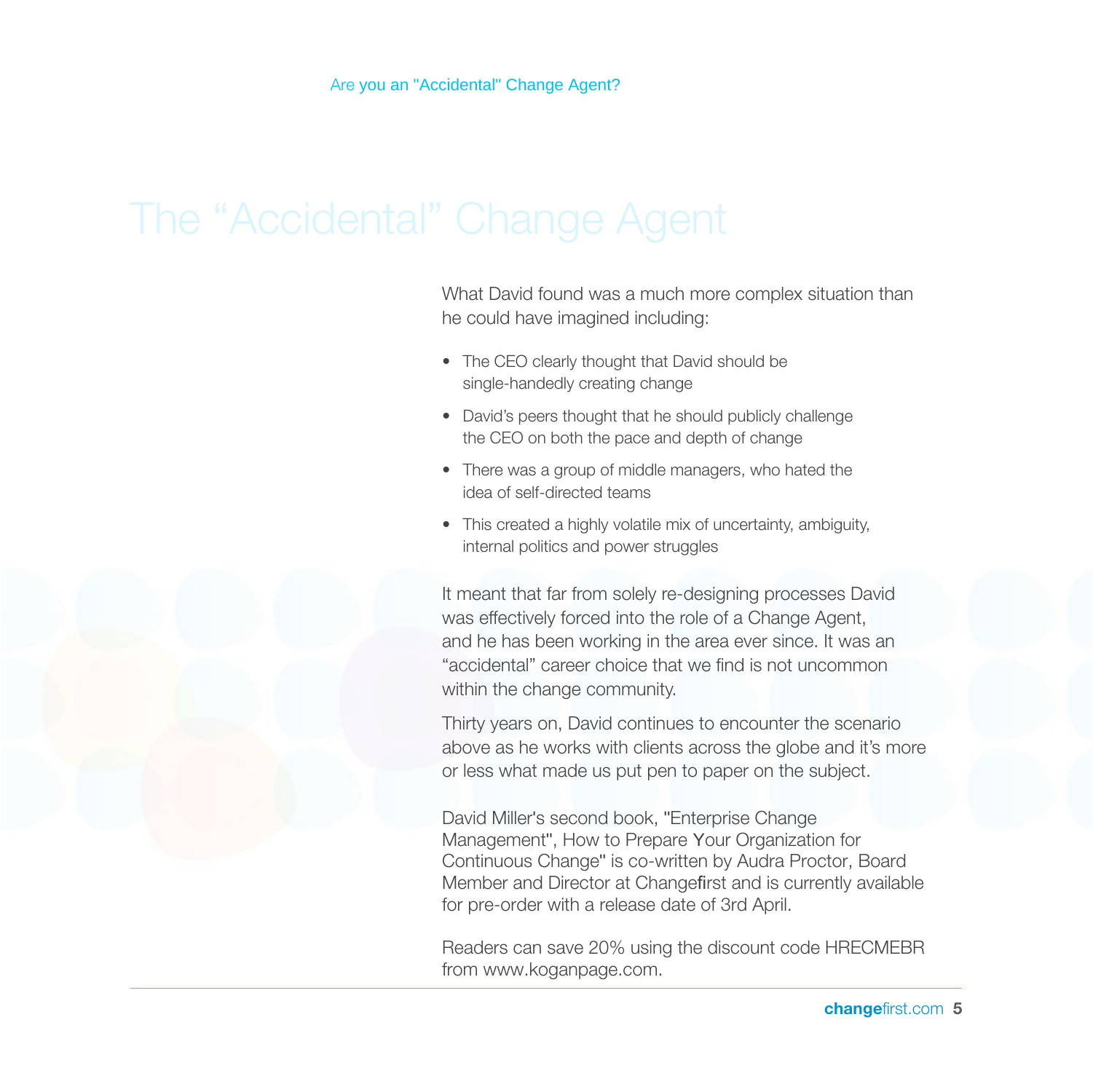# What does the typical job description for a Change Agent look like?

*A Change Agent acts as an 'Evangelist' for the process of Change Management* In our view the role of the Change Agent is a mixture of dynamics which incorporate practical thinking and softer skills like coaching, mentoring and convincing.

The key roles and responsibilities can very often look like the following:

## **Key roles and responsibilities of Change Agent**

*Help build and then execute overall change plan*

*Act as Change Agent for work-streams* 

- *• Create any specific work-stream packages e.g. specific training packages*
- *• Co-ordinate work-stream change plans with countries to minimise adverse impact*
- *• Analyse impact on people and assess readiness to change*
- *• Act as Change Agent for geographies who do not need Change Agent*

*Track change management progress and propose remedial action where necessary*

*Work with HR to provide support and coaching to executives on key change actions*

*Take on the overall pushing, reminding, motivating, unblocking and convincing essential for the project to succeed*

*Act as 'evangelist' for the process of change management*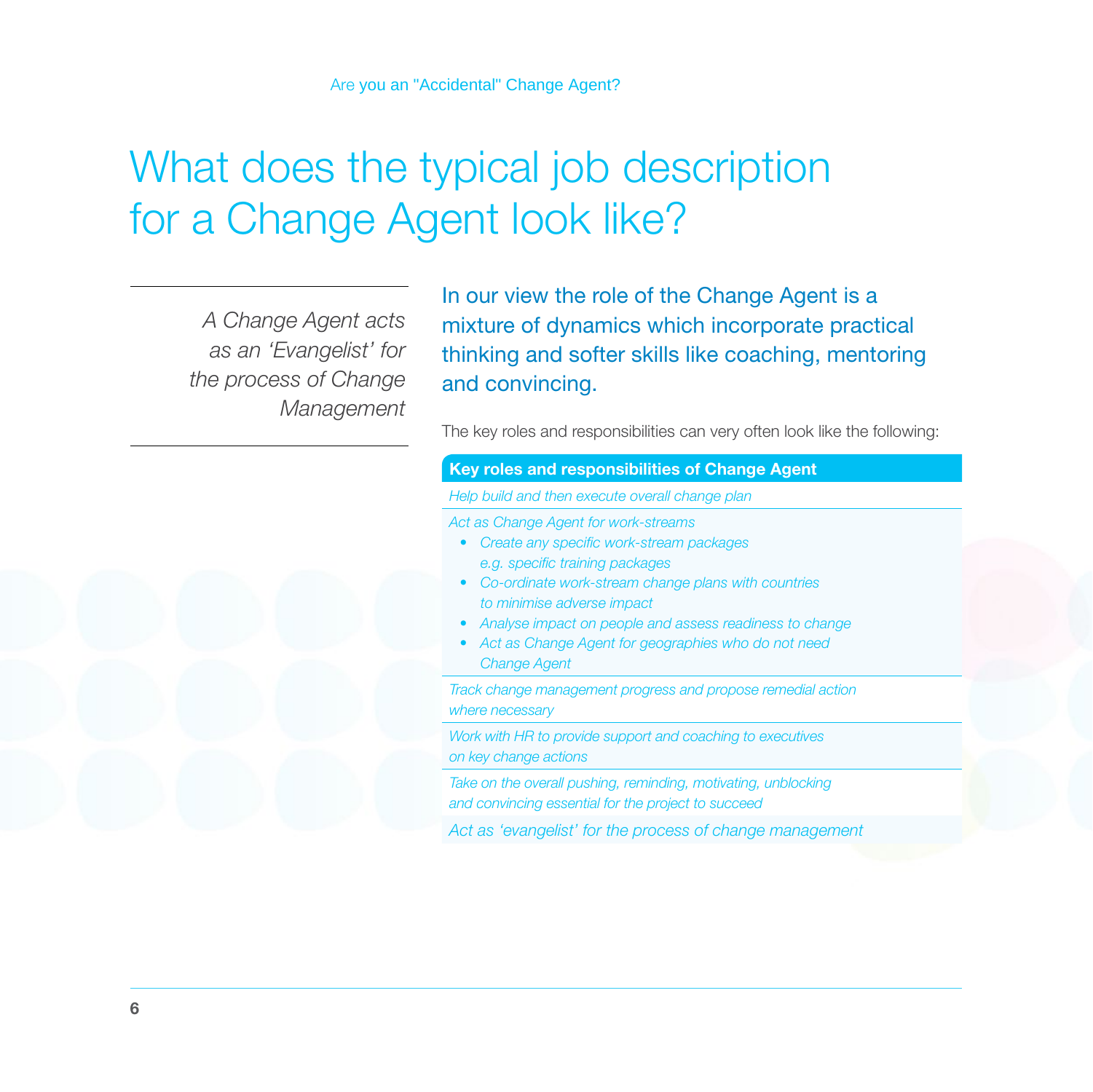However we were keen to look a little deeper than the job description and get a better understanding of the role of the Change Agent particularly:

- • Key challenges faced
- • What makes some more successful than others
- Key skills needed to do their jobs
- How they rate themselves in terms of these key skills
- What this means for you and your organisation

That is the focus of this white paper and we will start by giving some context for the research that is central to our findings.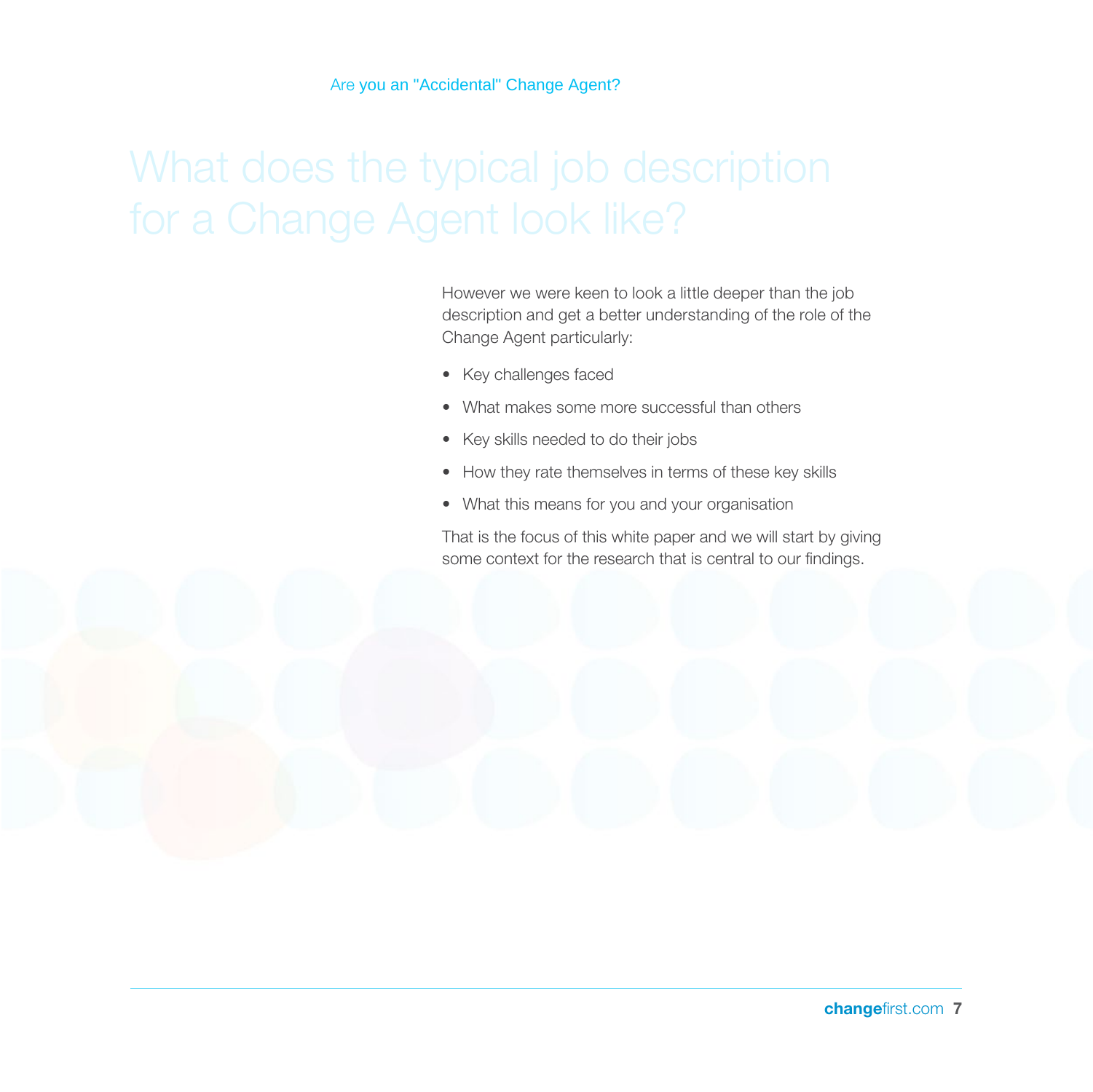# The Changefirst Community's response

We conducted an online survey with our change community in May 2011 which was sent to over 4,000 change practitioners globally. 190 completed the survey and their profile breaks down as follows:

## What function do you work in?



There is a relatively good spread of functional roles across disciplines including HR, Business Change Transformation, Programme Management, Business Unit Management and to a lesser extent Solution Delivery.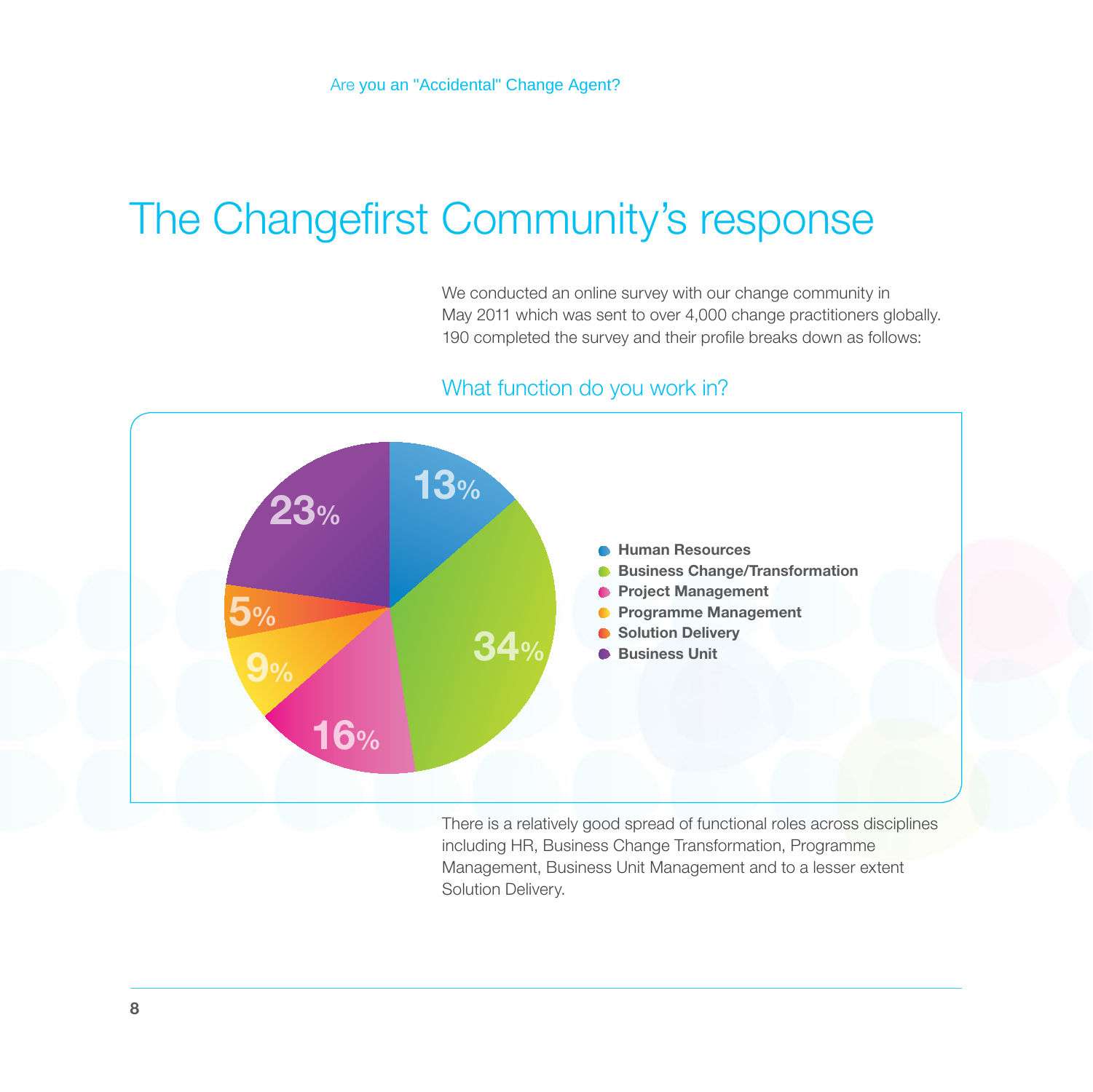

Is your role as a Change Agent full-time or part-time?

Part-time Change Agents are well represented in the survey, although, as you might expect there are slightly more full-time agents in overall terms.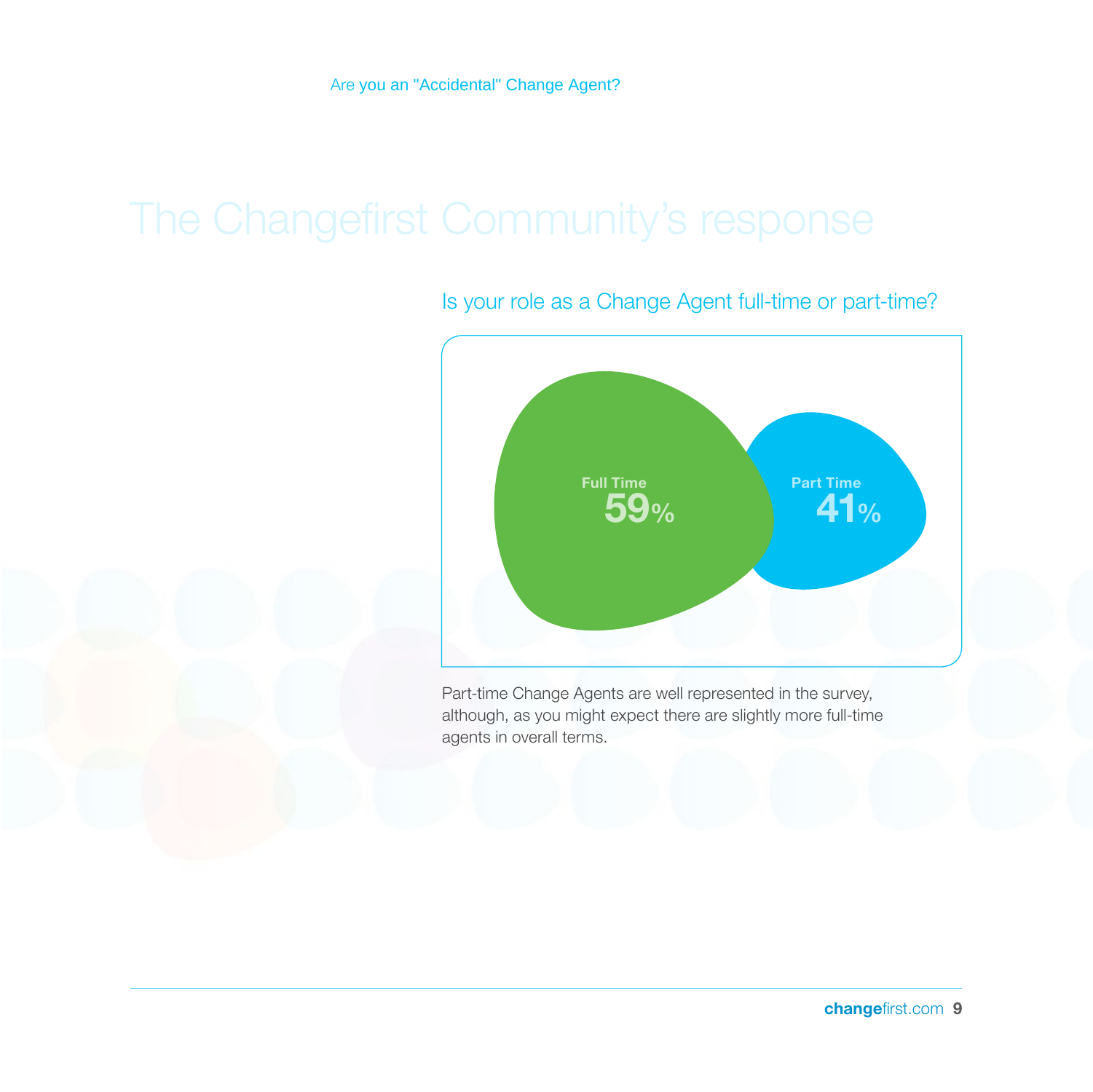Have you gone through formal organisational change management training?



There is a heavy bias towards Change Agents who have been through some form of organisational change management training which probably reflects the respondents who have been through our own formal workshops.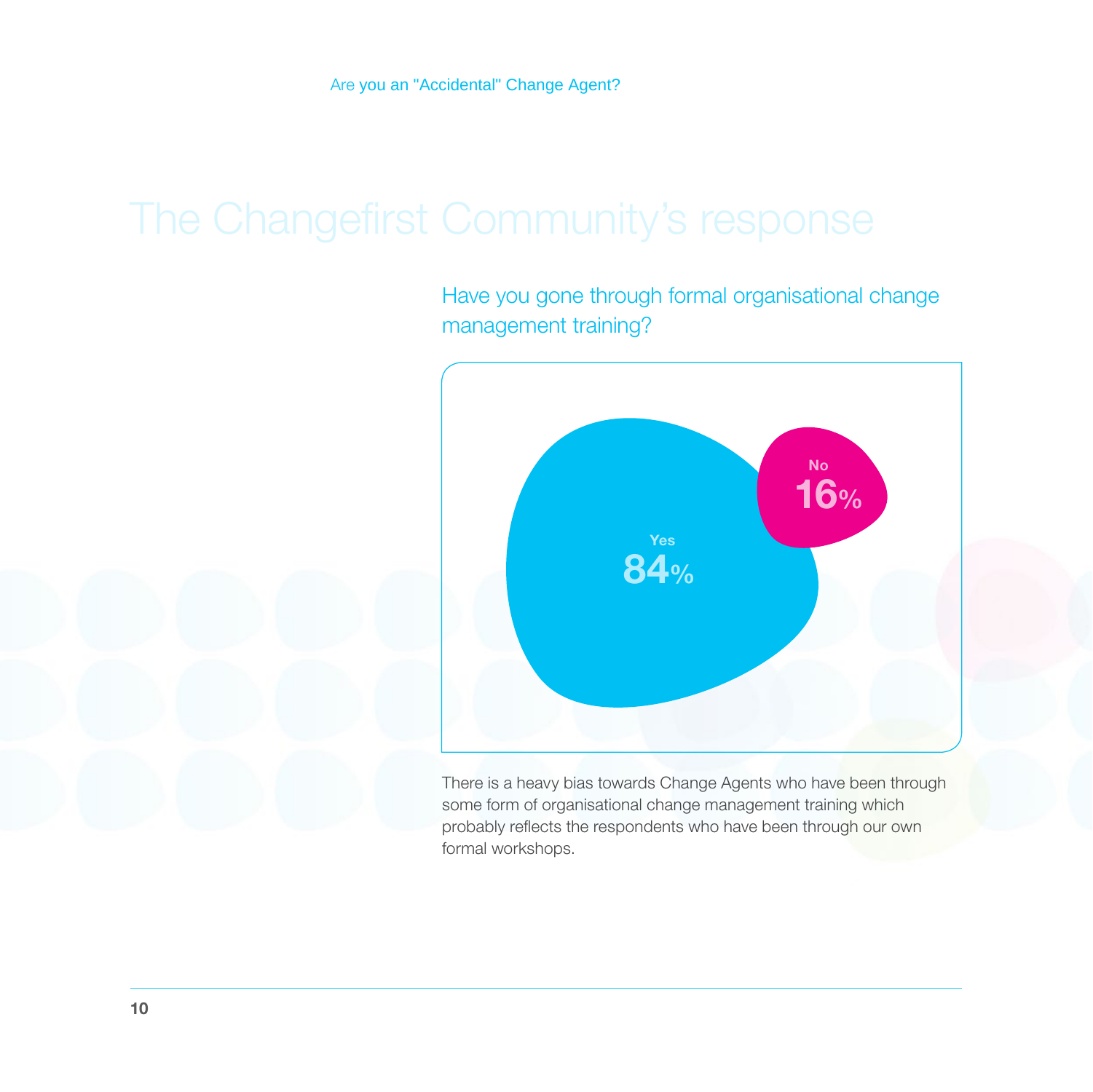How many years experience do you have as a change practitioner?



There is a reasonable spread of years' experience amongst respondents, although there are relatively more with 5+ years experience than either 0-2 or 2-5 years.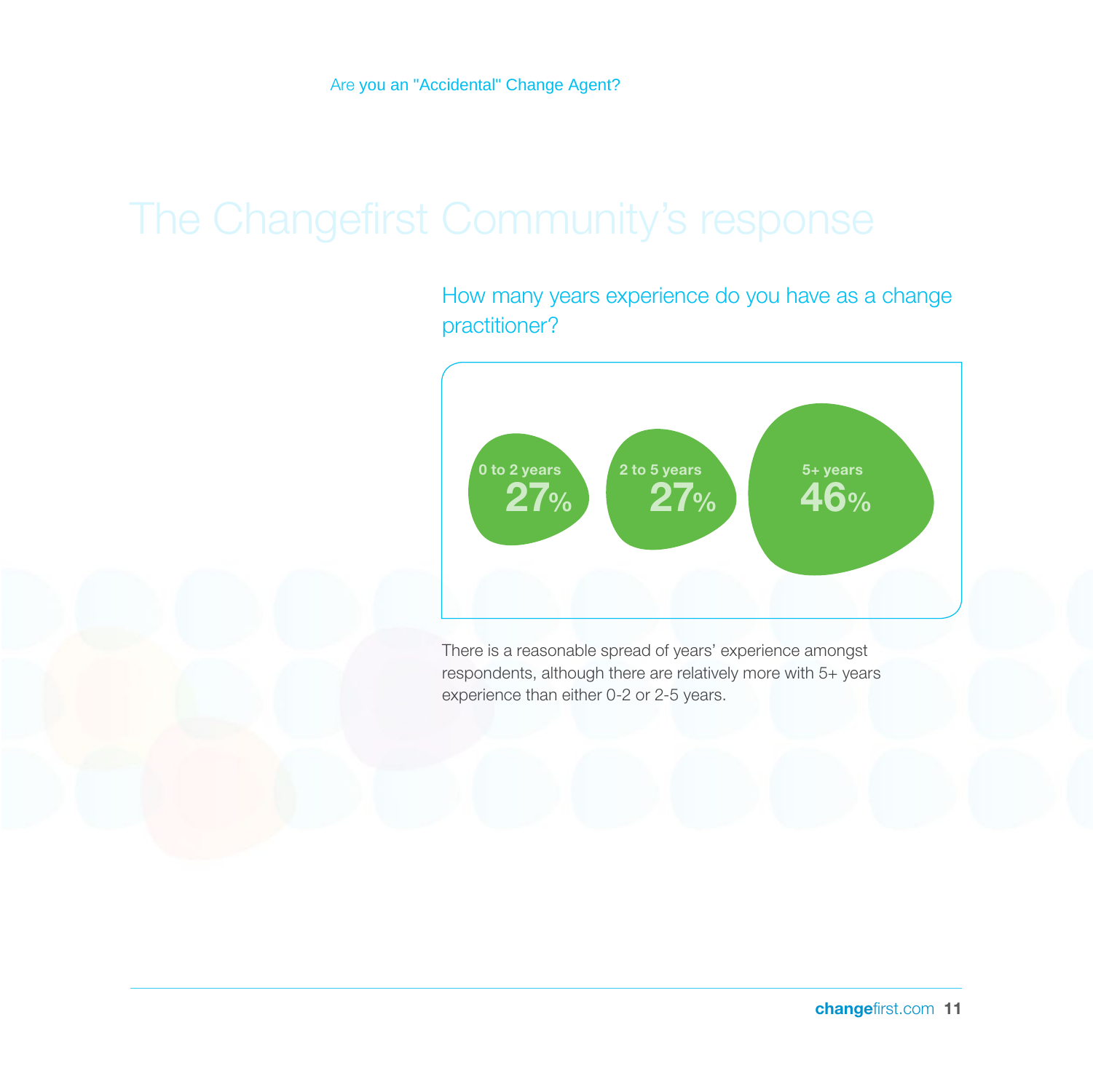## How often do you use a change management methodology in your change initiatives?

Finally, there was a strong pre-disposition to using a change management methodology with over 78% using one half of the time or more regularly.

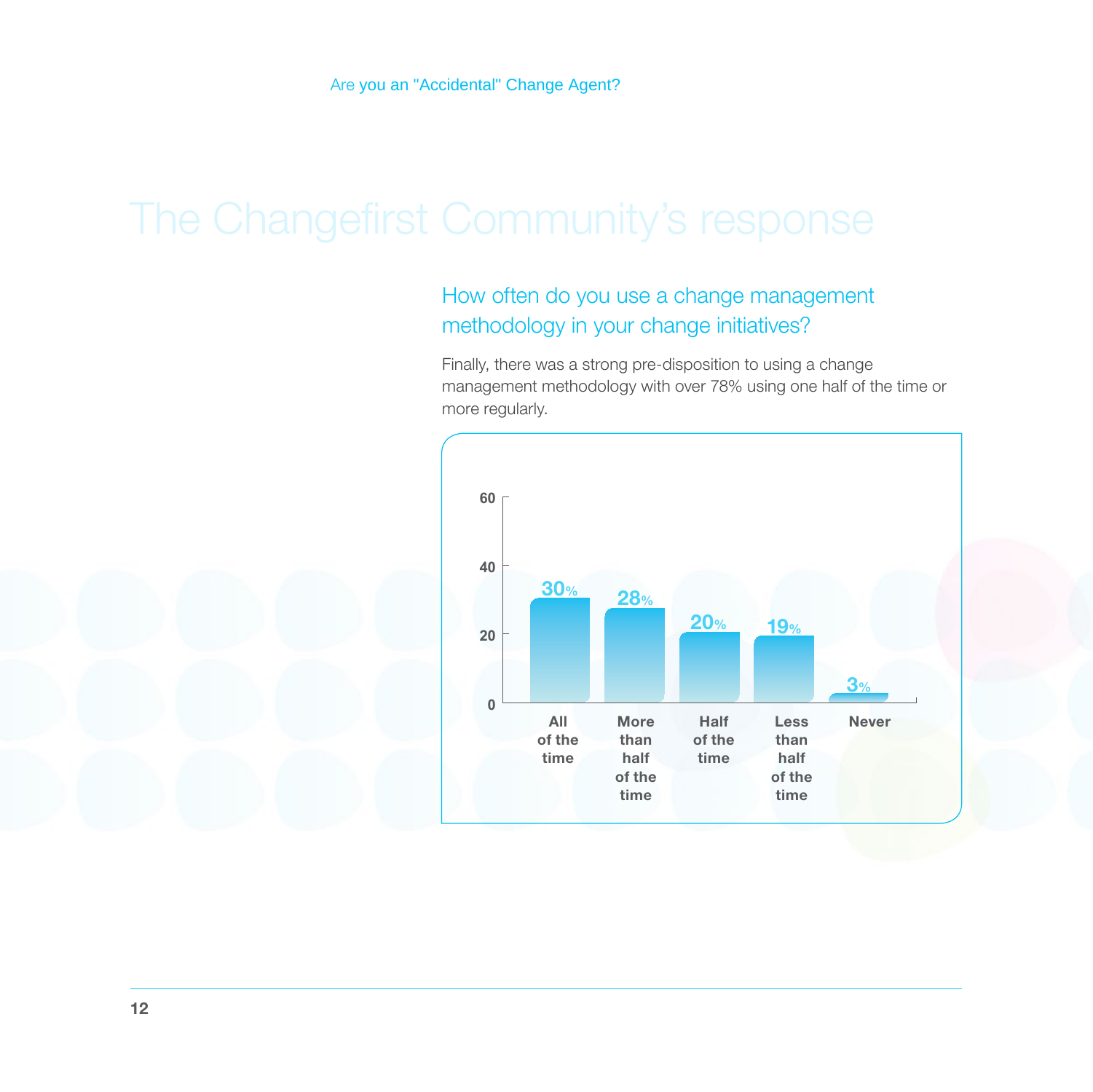## A group that sees itself as more successful than the norm

Before we delve more deeply into the research findings, it's useful to point out one initial finding that stood out more than any other in the early part of the analysis.

What percentage of your change projects do you qualify as successful in achieving the intended goals?



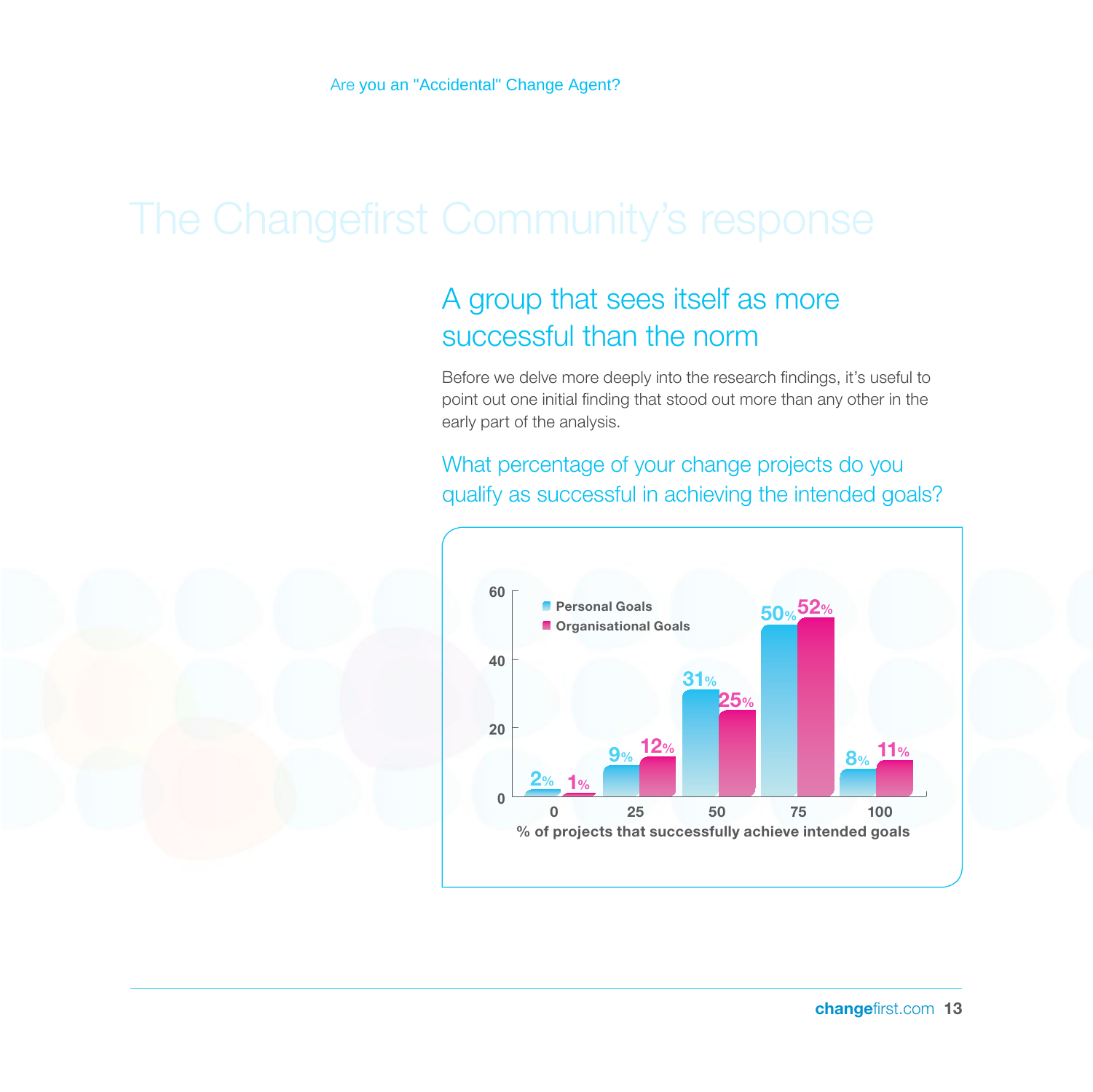We asked respondents to rate the percentage of change projects that they qualified as successful in terms of achieving goals – from both a personal and organisational standpoint. As you can see from the graph on page 14 the differences between personal and organisational success criteria were slight overall.

However the stat that really stood out for us here is that a very significant percentage of respondents, 50%, see themselves as delivering on 75% or more of projects.

This is a figure that clearly bucks the trend in terms of published failure rates on change.

**14**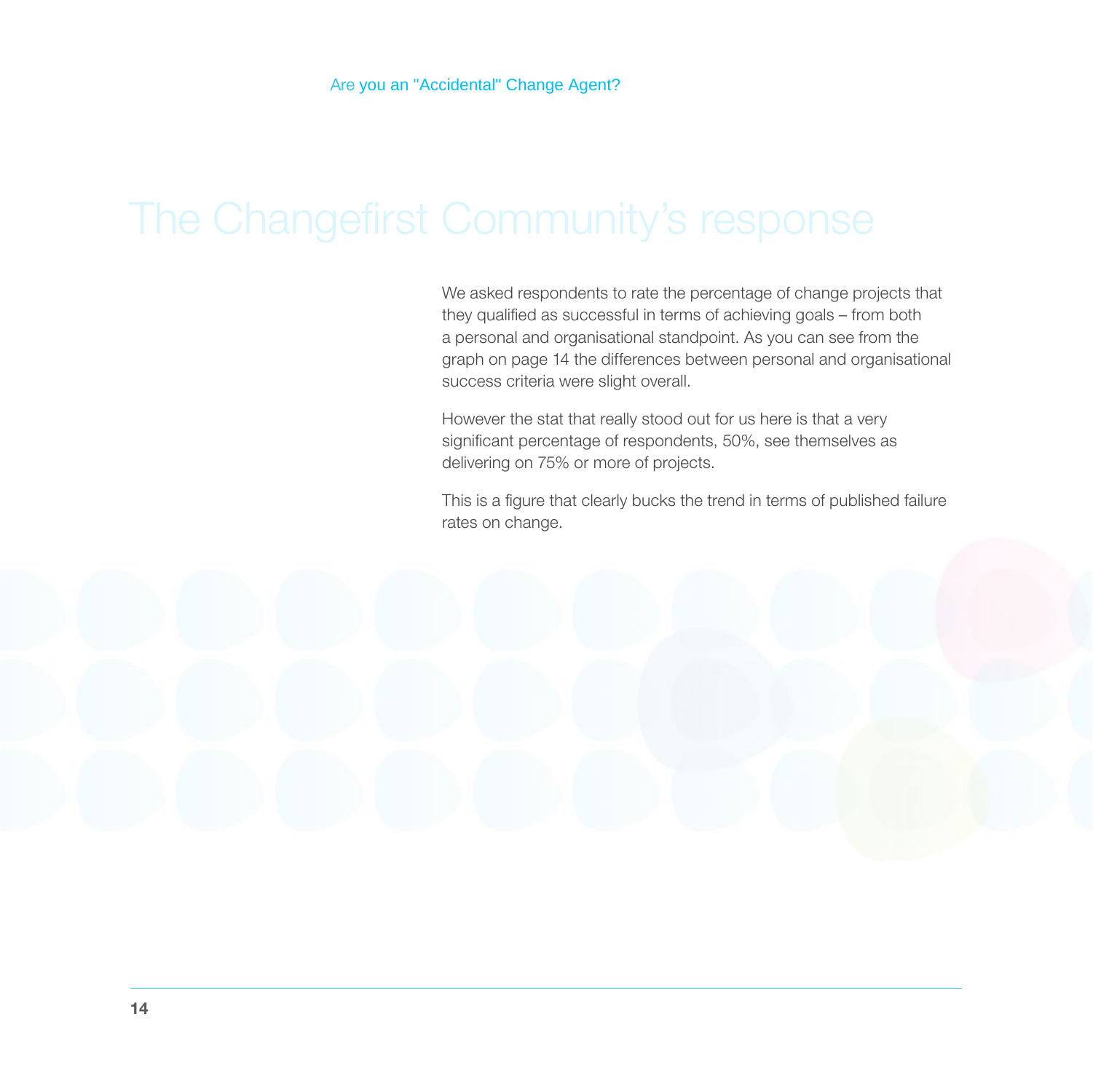# Strong validation of full time roles, formal training, use of methodology and experience

A more detailed look at the results uncovers some interesting differences between those who stated that 75% of projects were successful versus 50% or less.

|                                                       | More than 75%<br>of projects<br><b>successful</b> | 50% or less<br>of projects<br><b>successful</b> |
|-------------------------------------------------------|---------------------------------------------------|-------------------------------------------------|
| <b>Full-time Change Agents</b>                        | 61%                                               | 39%                                             |
| Attended formal training                              | 63%                                               | 37%                                             |
| Use a change methodology<br>more than 50% of the time | 73%                                               | 27%                                             |
| More than 5 years Change<br><b>Agent experience</b>   | 70%                                               | 30%                                             |

## **Full time versus part-time Change Agents**

There is a big difference in project success between full time and part time Change Agents – with 61% of those reporting project success in more than 75% of projects versus 39% who reported 50% or less. This is something which is regularly borne out in our other survey work including **[Change in a Downturn](%20http://www.changefirst.com/sites/default/files/Knowledge%2520Centre/Whitepapers/001_change_in_a_downturn_-_a_snapshot_survey_.pdf)** and the *Unplayed Piano*. The key here is that, like many disciplines, you only really improve performance in a role through getting the chance to practice and by definition full-time Change Agents get more opportunity than their part time counterparts.

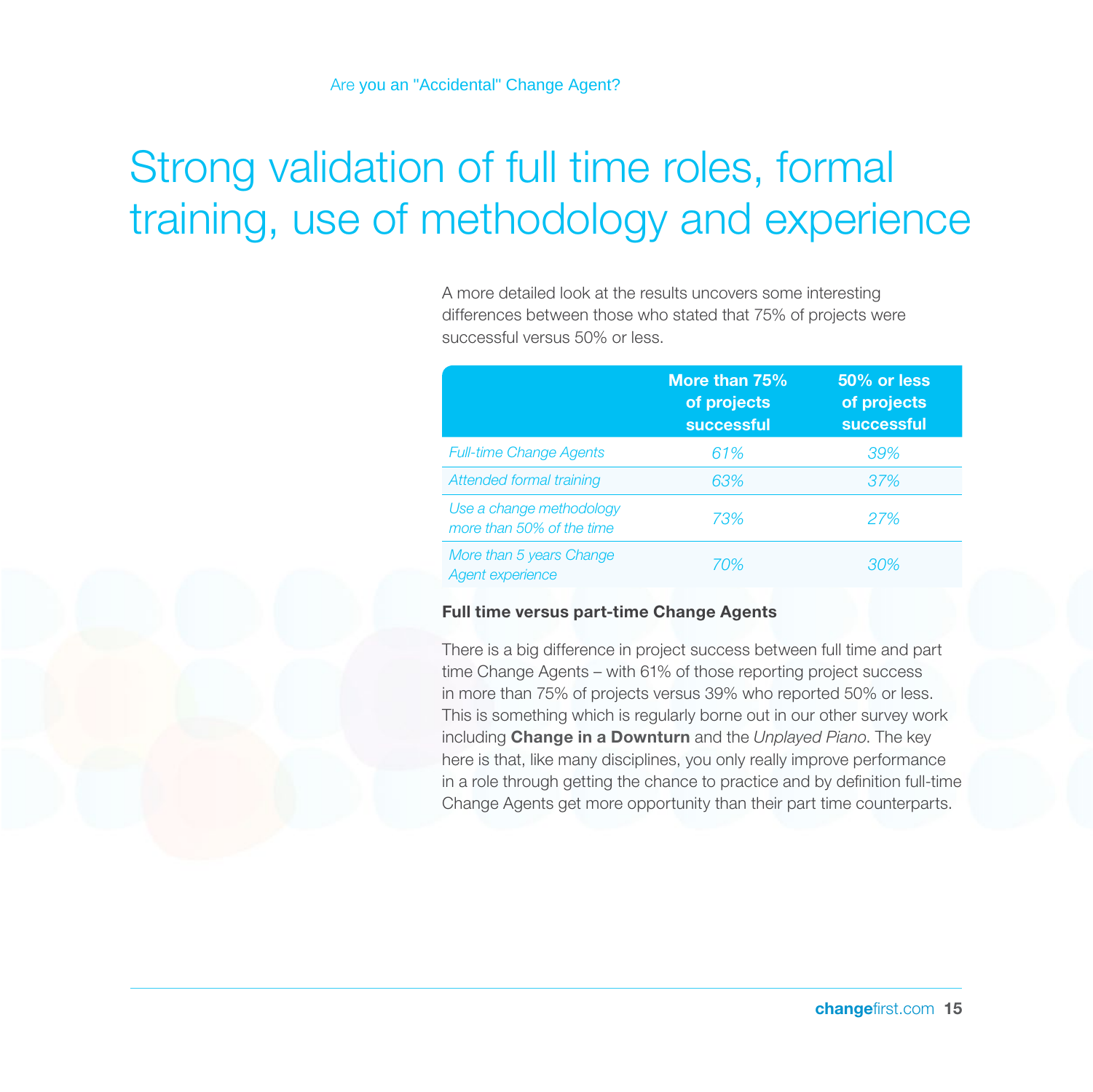## **Formal change training**

Formal change training clearly has an impact on success getting on for a factor of 2.

### **Use of a change methodology**

Those using a change methodology more than 50% of the time are also more likely to be successful – in this case almost by a factor of 3.

### **Level of experience**

It's also clear that the most experienced Change Agents are significantly more effective. This is something that tends to debunk the idea of the successful amateur Change Agent and is consistent with the work that *Malcolm Gladwell* has done around how you build up mastery over time – in his book the **Tipping Point**. In Gladwell's view, in order to get good at something you have to have done more than 10,000 hours of it. In practical terms, for a Change Agent working for 200 days a year at 7 hours a day on average, you would take somewhere around 7 years to build up the experience required – something which has been borne out in other studies in this area.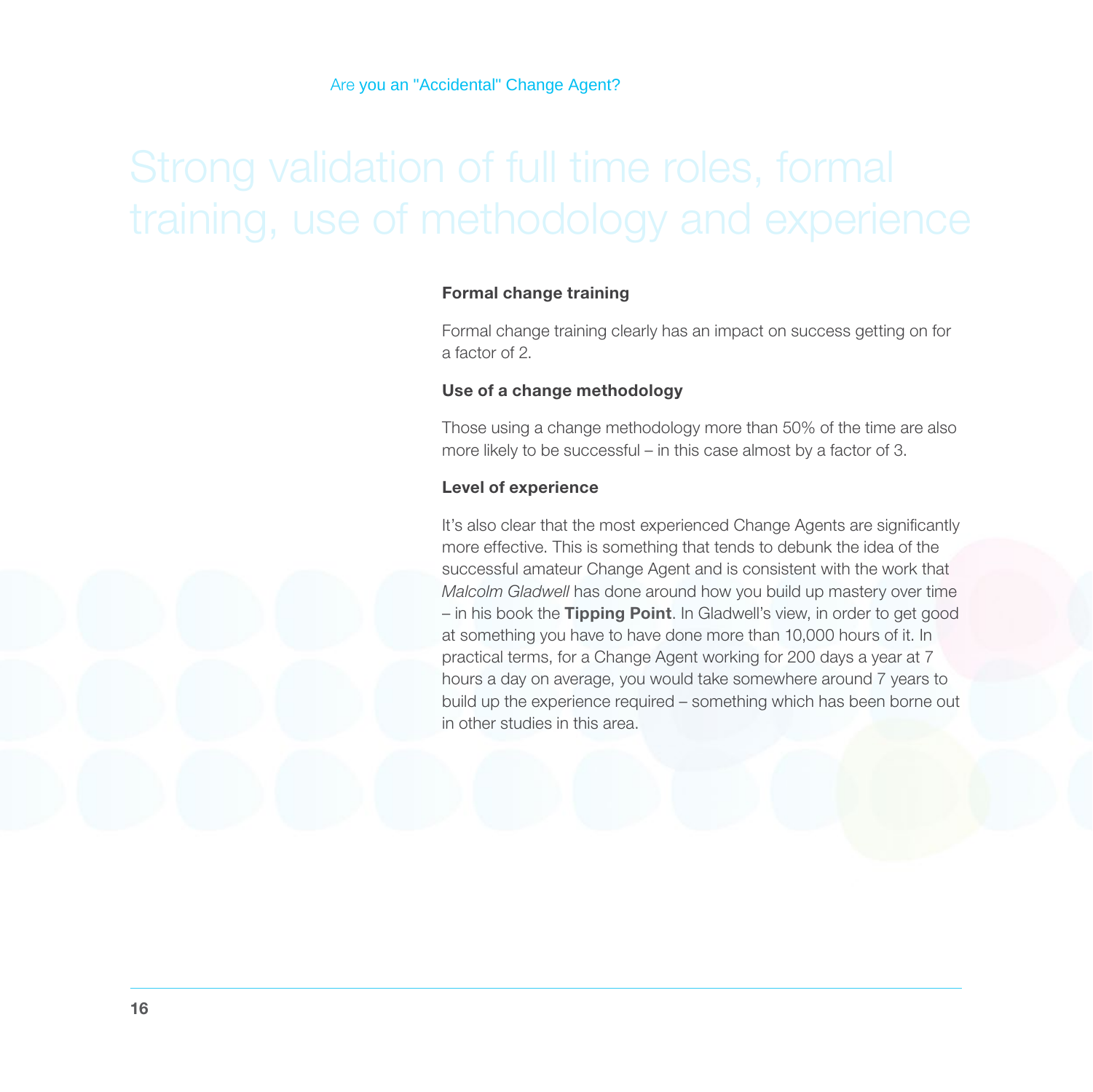# Key Challenges Change Agents face

We asked our sample to identify the top 2 challenges they face in delivering successful change and the results are shown below:



The first 6 of these are the Critical Success Factors (CSFs) from our own PCI methodology – the first 3 being at the organisational level – about creating vision and urgency for the change – and the bottom 3 more tied to local level issues relating to building personal connection to the change. However, we added in a couple of additional relevant factors including securing sufficient resources for change and being able to apply change management tools, methods and techniques.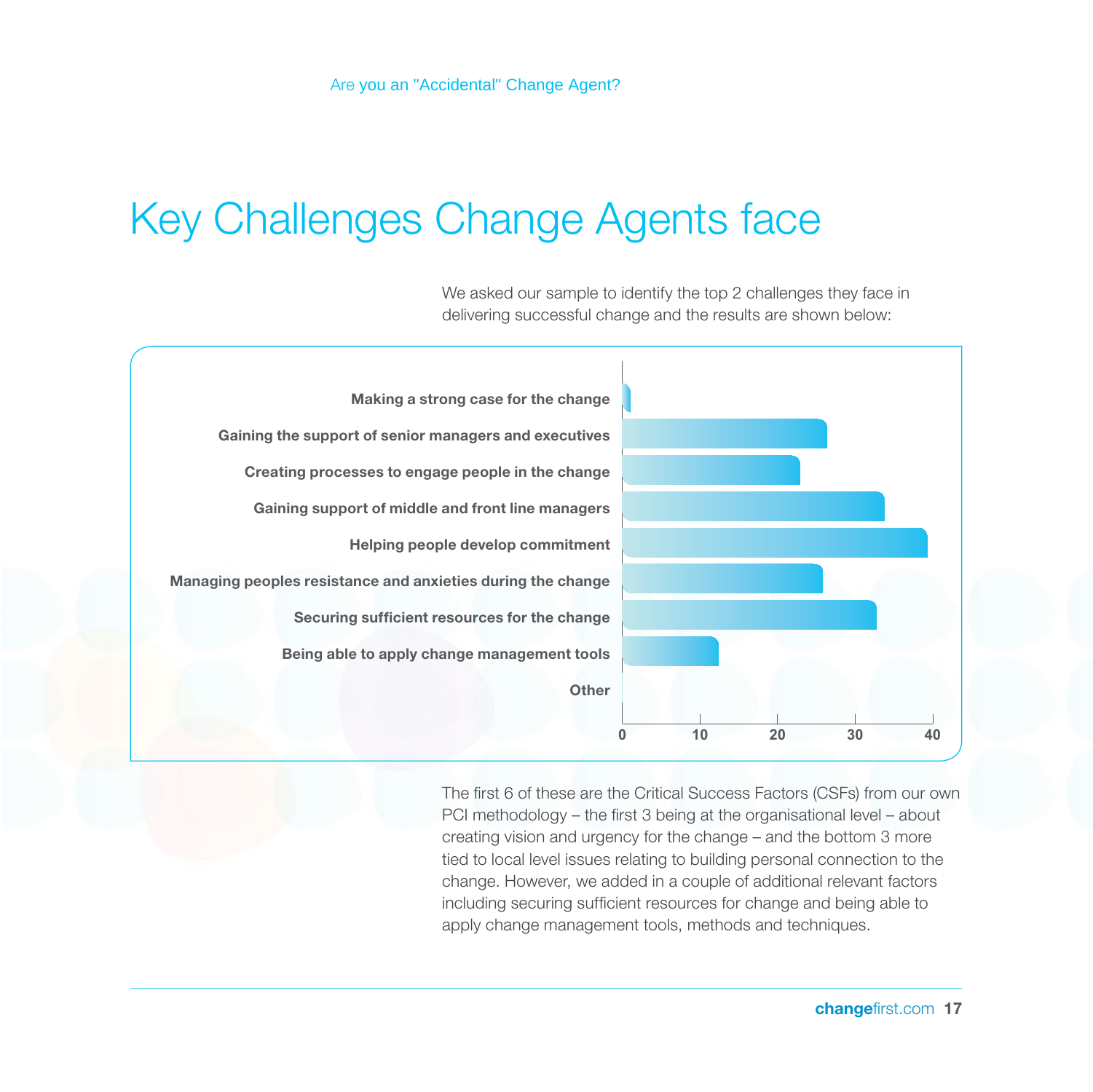With the exception of a strong indication that securing resources is a key concern, it is the local level issues that appear to be of most concern. This is something that is borne out regularly in our own data. Both ourselves and clients regularly use our own Initiative Legacy Assessment which highlights areas of change risk and what we tend to find is that organisations are better at the first three factors – the organisational ones – but less effective at managing the next three – which are more about local factors.

The top three organisational factors can lead to acceptance for a specific change but if you really want commitment then the local factors become incredibly important, although they are much harder to do. They are about working with middle management and users to get the level of personal buy-in that is needed for people to take the change fully onboard. This is why organisations focus a lot of time and energy here, but is also where you tend to get the most pushback. For example, one of the most common complaints we hear from middle managers is that they only hear about change at the same time as their staff do. This can lead to a lot of resentment and resistance that can be avoided with more careful communication and involvement of this key tier of management.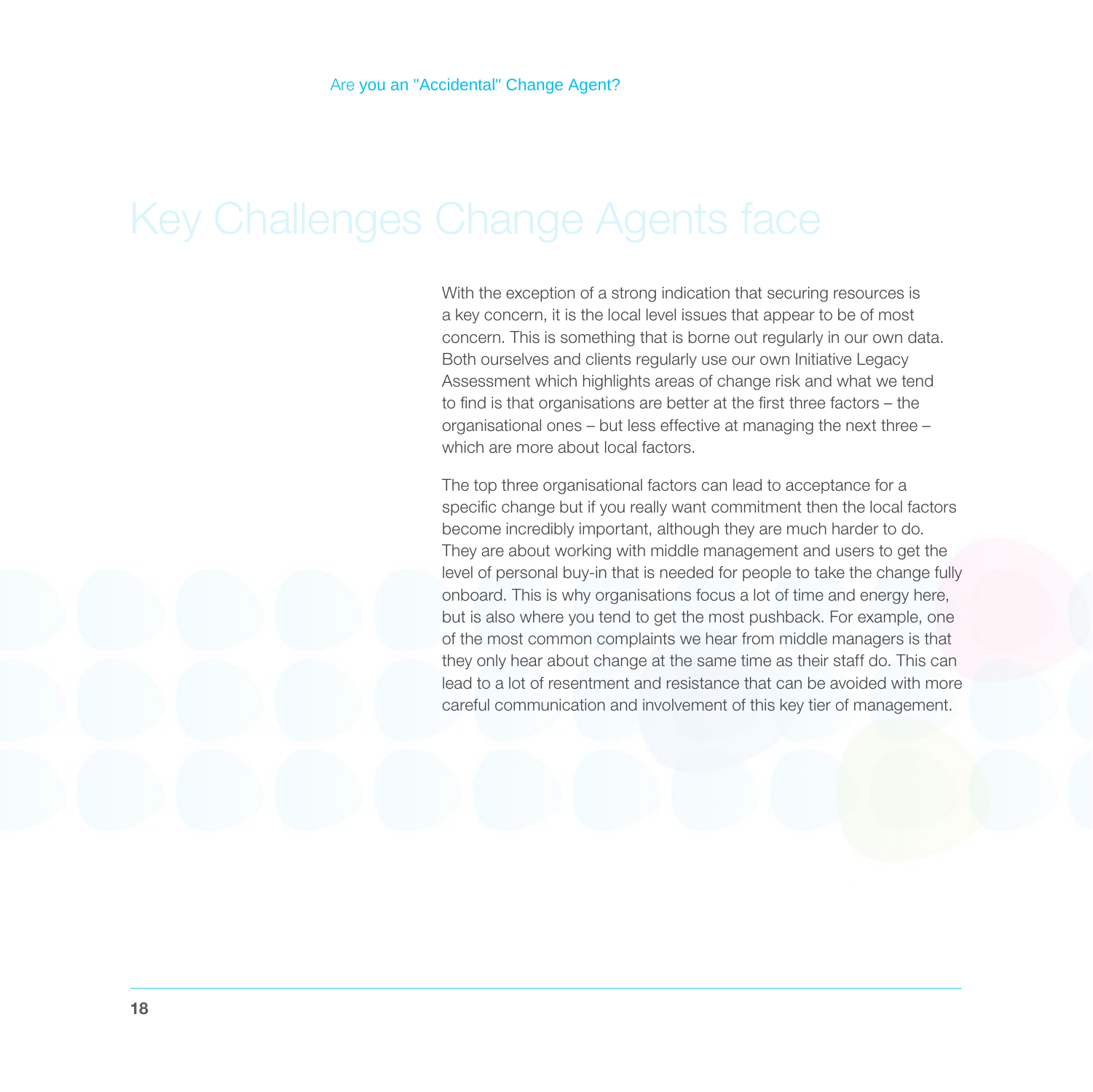## The relative importance of certain skills and abilities

We then asked our respondents to consider the relative importance of key skills and abilities for a Change Agents role as follows:

| <b>Dimension</b>                   | <b>Involves</b>                                                                                           |
|------------------------------------|-----------------------------------------------------------------------------------------------------------|
| Influencing others                 | Influencing key people in the organisation<br>to gain their support for the change                        |
| <b>Facilitating change</b>         | Using facilitation tools and techniques to<br>enable others to plan and execute change                    |
| Planning for implementation        | Collating and integrating people centred<br>actions into a project plan                                   |
| <b>Building active sponsorship</b> | Working with and coaching executives<br>and managers to help them role model the<br>change                |
| <b>Working strategically</b>       | Demonstrating a clear commitment to the<br>change vision and connecting change<br>plans to business goals |
| <b>Working with the users</b>      | Working with front line staff and their<br>managers to engage them and support<br>them through the change |
| Coaching for the change            | Training others to be effective in change<br>management                                                   |
| <b>Managing self</b>               | Managing yourself effectively through<br>periods of uncertainty and ambiguity                             |
| <b>Walking the talk</b>            | Role modelling the behaviours required by<br>the change                                                   |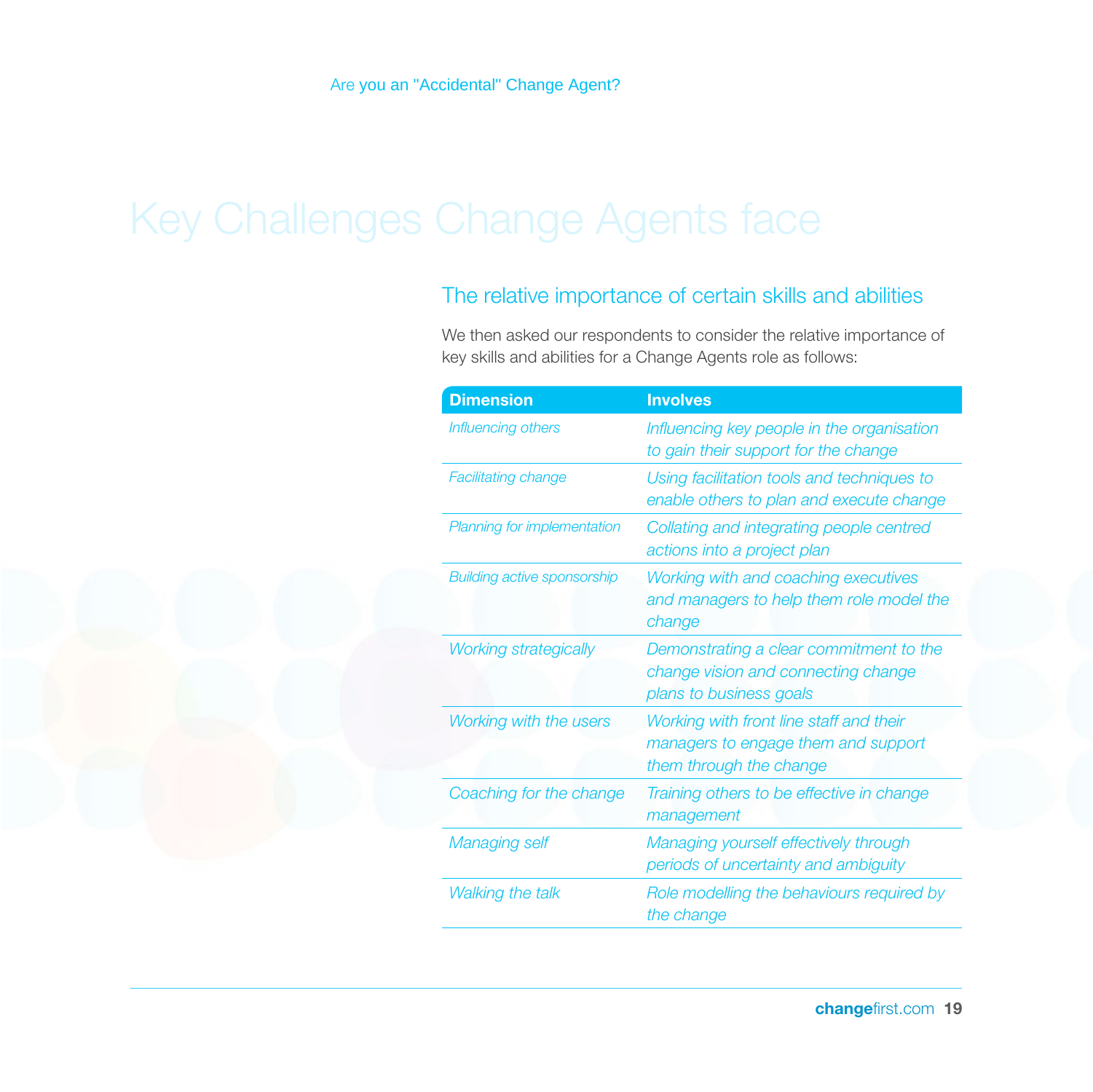

The chart below shows how survey respondents ranked key challenges in terms of importance:

It's clear that the ability to influence others, building active sponsorship and walking the talk are seen as key but they are closely followed by most of the other skills.

We then asked respondents to rate their own skills as a Change Agent against the same list.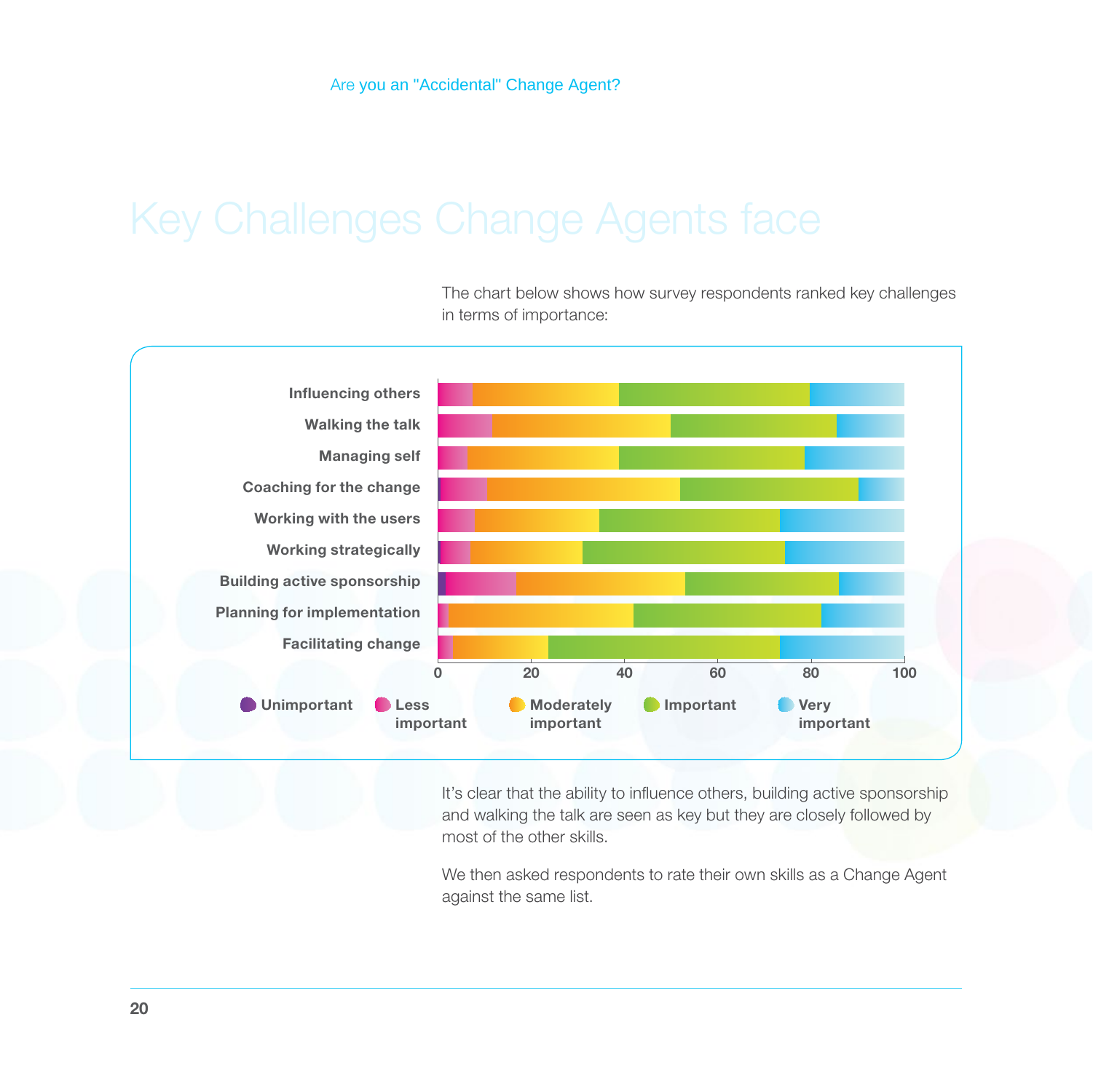

Interestingly the biggest skill needs were in terms of coaching for change and building active sponsorship – the latter being something that consistently turns up as a major issue in our workshop work with clients across the board.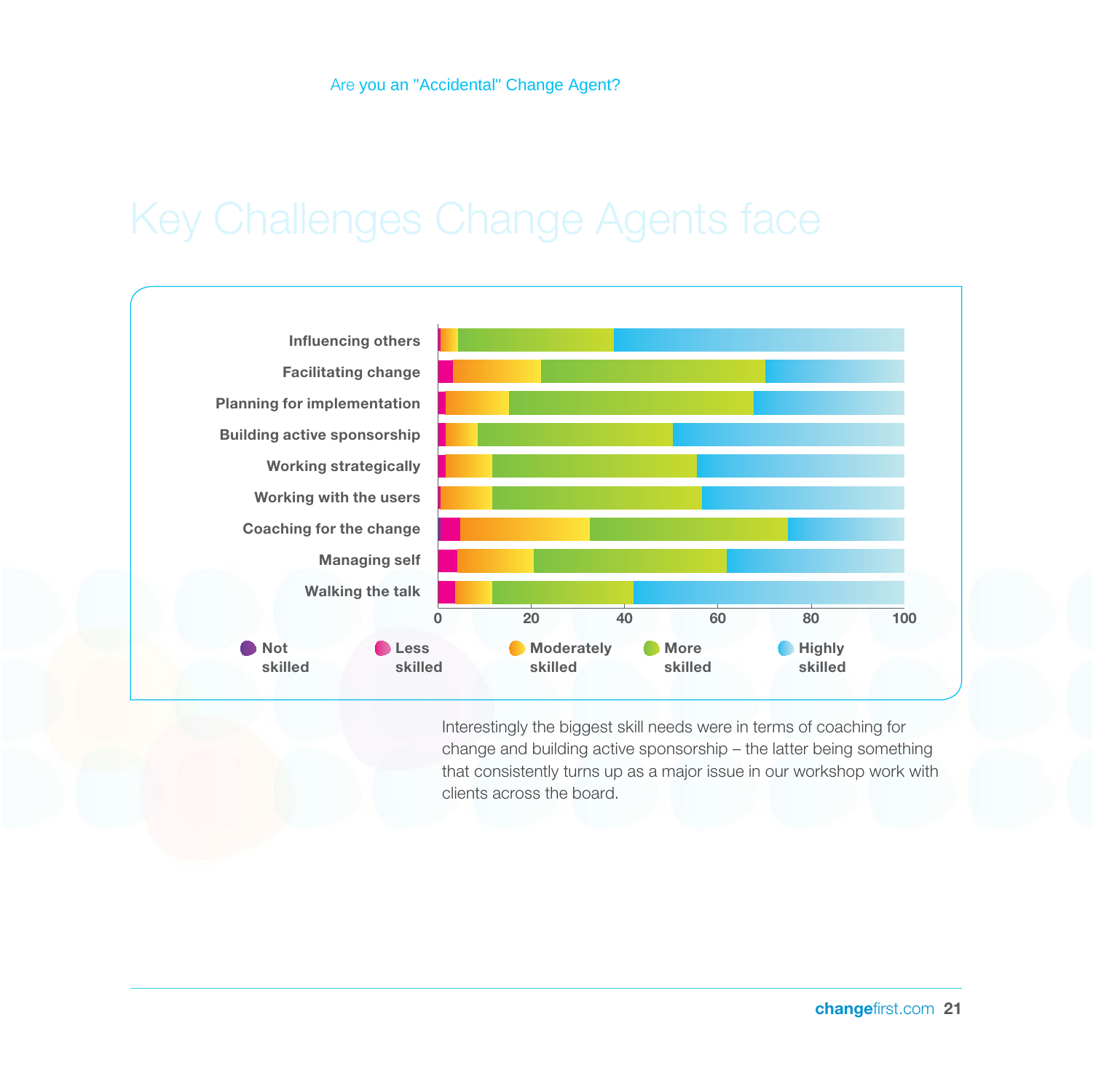However, perhaps the most interesting finding in this section of the research was the fact that in looking at each of the dimensions above we find on average a 25% gap between importance and personal skill levels.



On average 85% of respondents ranked each of these dimensions as "important" or "very important" but only 60% of respondents ranked their own personal skill as "more skilled" or "highly skilled"

Interestingly this more or less applies regardless of profile, for example, even the group of highly experienced Change Agents who regularly use a change methodology identify this type of gap and right across the 9 skill areas too.

Why this might be is outside the scope of this paper but an area we would like to revisit in future work.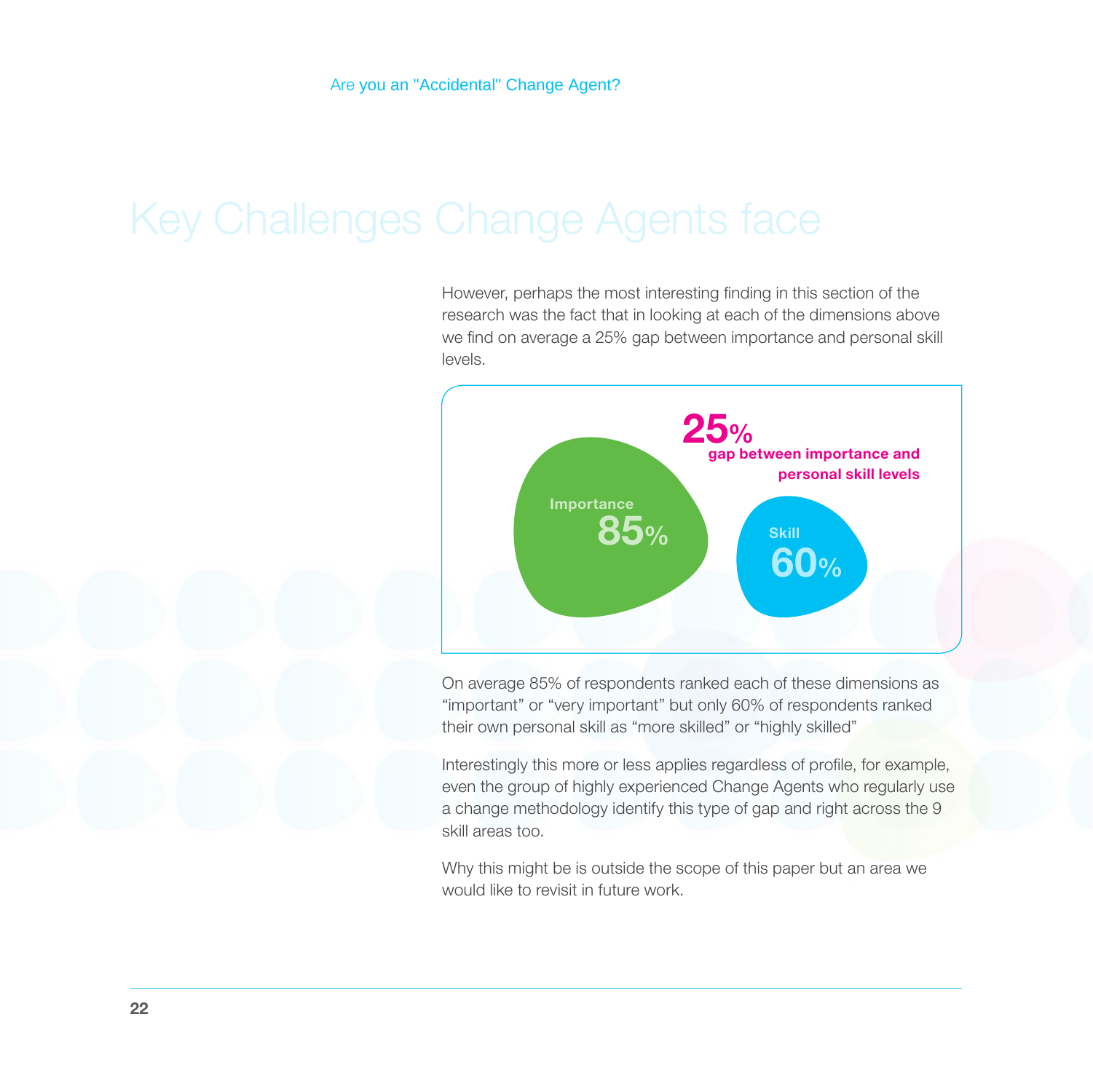## **Conclusion**

## There are a number of key findings:

- Factors like level of experience, whether individuals have attended formal training or not and frequency of use of a change methodology all have an important bearing on success.
- These factors can lead to an above average level of project success – which can be by as much as a factor of 3, as in the case of using a change methodology more than 50% of the time.
- Local critical success factors such as gaining the support of middle and front-line managers, helping people develop commitment & ownership of change and managing people's resistance and anxieties during change remain the most challenging issues – something which is borne out regularly in the work we do with clients. However, these factors are more difficult to deliver and you need to focus a lot of time and energy here to ensure you are successful.
- The more intangible factors like "walking the talk" and influencing others are seen as key skills but it is fair to say they are closely followed by many of the other skills we highlighted in our survey.
- One of the most striking findings in our research was that respondents generally felt they had skills gaps of around 25% across the board and the biggest of these was in building sponsorship.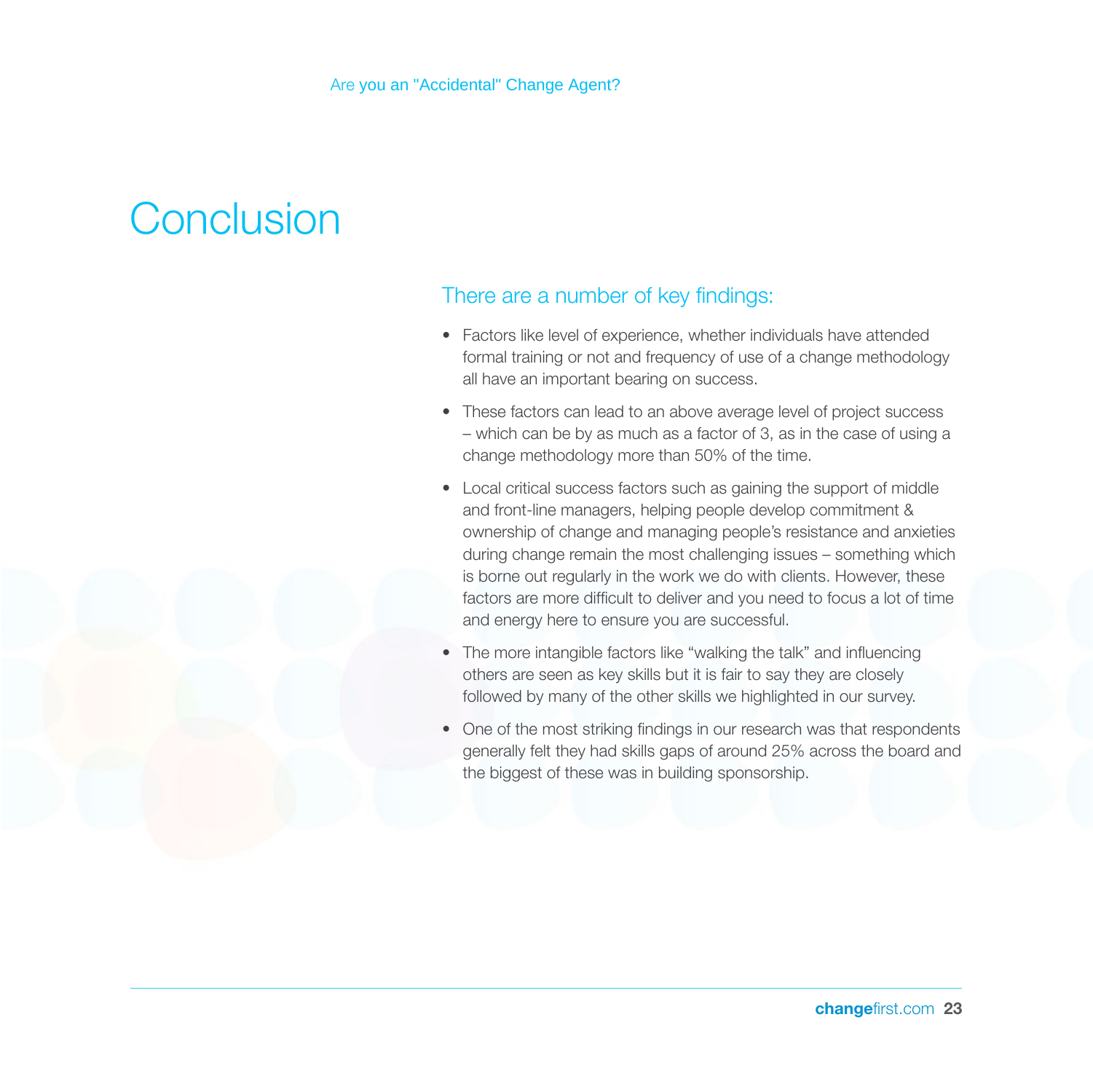# What does this mean for you and your organisation?

**1** The role of the Change Agent remains a tough and often complex role dominated by some very untidy practical issues that range from uncertainty, politics and power to downright ambiguity. Part of the role is to recognise these issues and successfully navigate them in addition to the more practical aspects of the role.

**2** It is clear from this and also previous findings that key factors – like formal training, depth of experience and regular use of a methodology – do help and will have a bearing on success or otherwise for the individuals and ultimately the organisations involved.

**3** Gaps remain in soft skill application and CPD for Change Agents should be focused on soft skills development.

**4** The idea of putting people in change roles for their development we think is flawed. The role of the Change Agent is a professional role better done by experts than part-time untrained amateurs and the implications for productivity and project success are clear from the data.

**5** For organisations the focus has to be on taking a structured approach to building organisational change capabilities through key activities like the formal and consistent use of a change management methodology and providing formal change management training for a full-time cadre of change management specialists.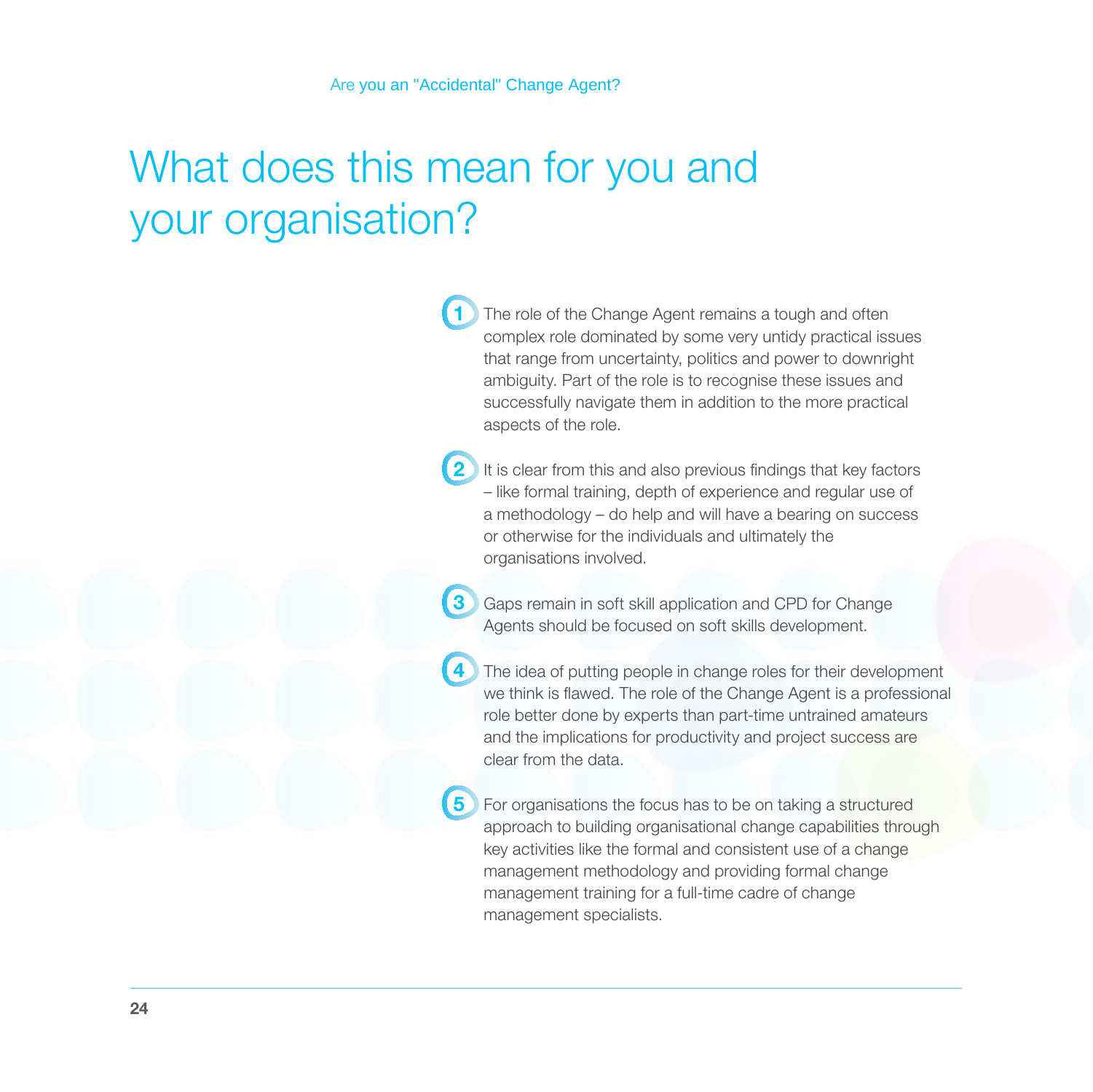## End to end change management solution

Changefirst has supported organisations in implementing change management through application focused workshops and coaching for over 20 years.

With the increase in global demand for standardised and ongoing change management processes in an era in which businesses are endlessly required to implement change projects - within stringent timelines and with tight budgets - they saw the growing need for a 24/7, online change solution.

e-change® was launched in 2014 and now serves companies of all sizes, including blue chip, across the globe and succeeds in helping them implement a continuous change management approach, as well as providing the tools and training to managers and employees that support change management from beginning to end.

## **Online Change Management Solution**

e-change® is an all in one, cloud based change management platform enabling businesses to easily create, deploy and manage change projects companywide both quickly and cost-effectively.

Amongst the tools are the following features:

- On demand leadership and employee education
- Step-by-step change planner
- **8** Planning roadmap and templates
- **(a)** Diagnostics and reporting tools
- **•** Online change assessments
- Collaboration and social learning functionality

For more information or an online demo of how it works please email marketing@**change**first.com